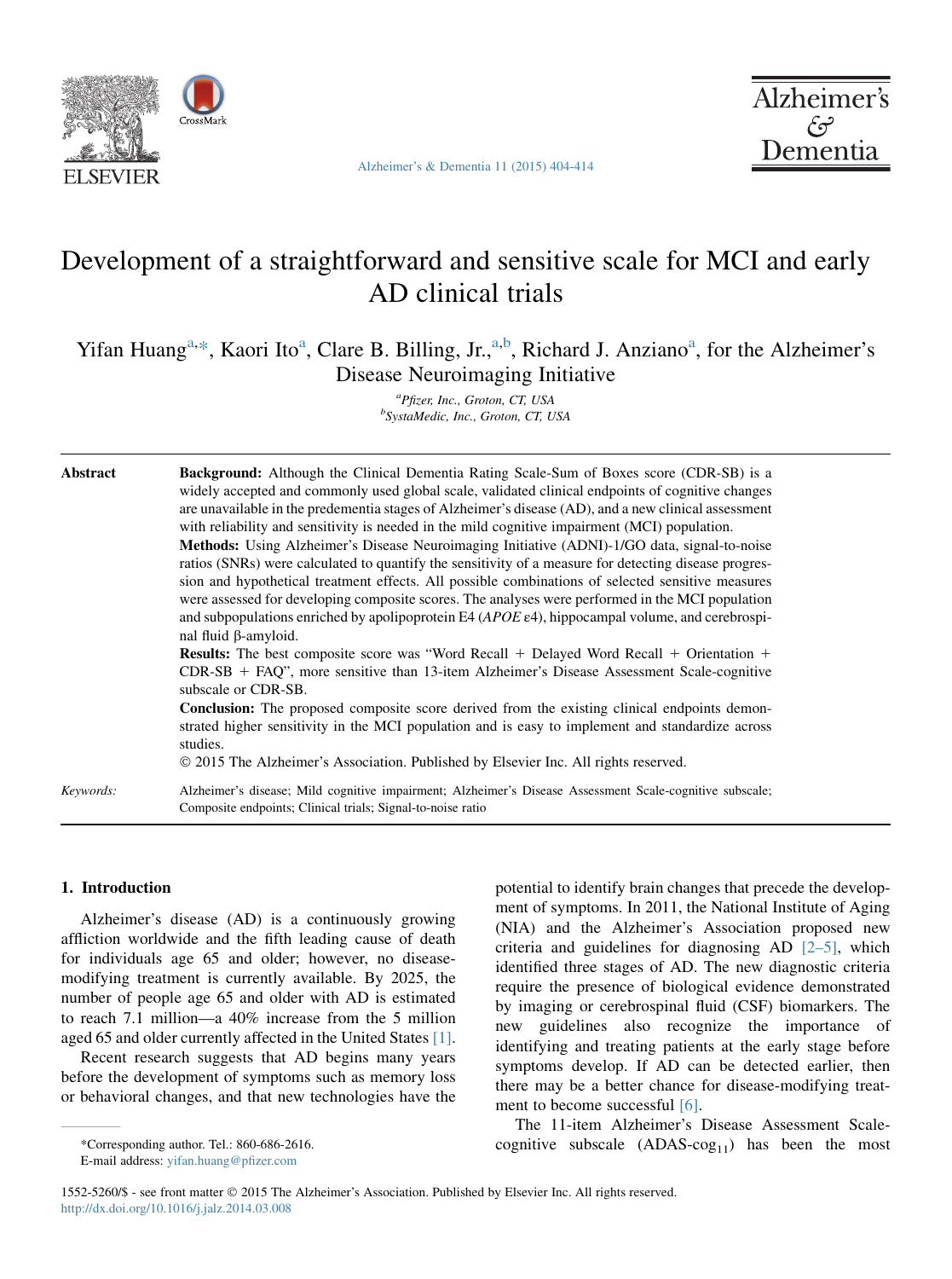commonly used outcome measure of cognitive function in antidementia clinical trials and has been an effective outcome in approval of symptomatic agents in mild to moderate AD patients. However, ADAS- $\cos_{11}$  is not sensitive enough to detect changes in predementia stages because of significant ceiling effects. Although the Clinical Dementia Rating Scale-Sum of Boxes score (CDR-SB) is a widely accepted and commonly used global scale, there are no generally accepted, validated clinical endpoints of cognitive changes for use in therapeutic trials in the predementia stages of AD.

Given the current state of clinical research in AD, a new clinical assessment scale would ideally address the following criteria: (1) being reliable and valid in patients with mild cognitive impairment (MCI) due to AD because most current therapeutic interventions are directed at AD pathology; (2) being sensitive to clinical decline and potential treatment effects that might only manifest as a reduction in the rate of decline because most current therapeutic interventions are directed at disease modification; (3) maintaining good reliability, validity, and sensitivity once patients have progressed to mild AD dementia because most current clinical trials extend over very long durations (e.g., 18–24 months); (4) including cognitive and functional assessments so that it could be used as a single primary composite efficacy measure in line with the recent U.S. Food and Drug Administration (FDA) draft guidance [\[7\]](#page-9-0) for clinical trials in early stages of AD.

There currently exist several precompetitive initiatives and consortia that are pursuing new assessments to address these criteria. In addition, several pharmaceutical companies have ongoing efforts toward the development of sensitive clinical endpoints for trials in MCI and early AD [\[8–13\].](#page-10-0) In this report we present our work in developing easyto-use composite endpoints that are sensitive to disease progression and to hypothetical treatment effects of disease-modifying therapies. We quantified the sensitivity using signal-to-noise ratios (SNRs) that measure the strength of the desired signal for detecting the hypothetical treatment effect relative to the level of the variability. The SNRs we proposed are in essence the standardized mean changes, which are useful measures of effect size in designing the clinical trials.

We examined the SNRs for various cognitive, functional, and global measures, including their individual components. Composite scores were derived based on the most sensitive measures, with a similar hypothesis as in some of the previous work [\[12\]](#page-10-0) that by combining the most informative scales we could create a composite with stronger signal and reduced variability for the early AD population. In addition to the MCI population, subpopulations enriched by apolipoprotein E (APOE) status, baseline hippocampal volume, and baseline CSF  $\beta$ -amyloid (A $\beta$ ) were also analyzed.

We compared the SNRs of the derived composite scales to the existing measures such as ADAS-cog 11-item or 13 item total score and CDR-SB. We also examined the similarity between the measures selected to derive our composites and those selected for the previously reported composite scores and to the items selected based on the Item Response Theory (IRT)  $[14,15]$  by other researchers.

#### 2. Methods

## 2.1. Data

Data used in the preparation of this article were obtained from the Alzheimer's Disease Neuroimaging Initiative (ADNI) database [\(adni.loni.ucla.edu\)](http://adni.loni.ucla.edu). Analyses were performed on the data downloaded on June 18, 2013 from the ADNI web portal ([http://adni.loni.ucla.edu/data-samples/](http://adni.loni.ucla.edu/data-samples/access-data/) [access-data/](http://adni.loni.ucla.edu/data-samples/access-data/)). All data points available for MCI subjects enrolled in ADNI-1 and followed through ADNI-GO were included in this analysis. Detailed ADNI protocol information can be found at [www.adni-info.org](http://www.adni-info.org).

## 2.2. Subject population

Three hundred and ninety-seven MCI subjects were included in this analysis. Among them, 312 (78.6%) subjects had their hippocampal volume measured at baseline and were considered for the subgroup analysis by baseline hippocampal volume. The 198 (49.9%) subjects with baseline  $CSF A\beta_{1-42}$  levels were considered for the subgroup analysis using recently proposed CSF cutoffs [\[16\]](#page-10-0). All 397 subjects had APOE information collected at baseline and were considered for the subgroup analysis by APOE status. These 397 subjects were followed every 6–12 months from baseline to beyond 3 years. At the time of the data download, 357, 302, and 260 subjects had clinical data available for the 12-, 24-, and 36-month visits, respectively.

# 2.3. Clinical measures

In this analysis, we considered all of the cognitive, functional, and behavioral assessments that are available in ADNI-1 and ADNI-GO, including ADAS-cog, Mini-Mental State Examination (MMSE), CDR, Functional Assessment Questionnaire (FAQ), Clock Drawing Test, Rey Auditory Verbal Learning Test (AVLT), Logical Memory Test, Digit Span Test, Category Fluency Test, Trail Making Test, Digit Symbol Substitution Test, and Boston Naming Test. Total scores and individual item scores were evaluated.

#### 2.4. Analysis methods

To quantify the sensitivity of a clinical measure, we examined SNRs associated with two different definitions of hypothetical treatment effect. The SNRs proposed are in essence the standardized mean changes, which are the average changes from baseline standardized by the variability of the measures. These quantities are associated with the effect sizes used in designing the clinical trials and can directly influence the sample size and power. The applicability of these SNRs in a clinical trial setting relies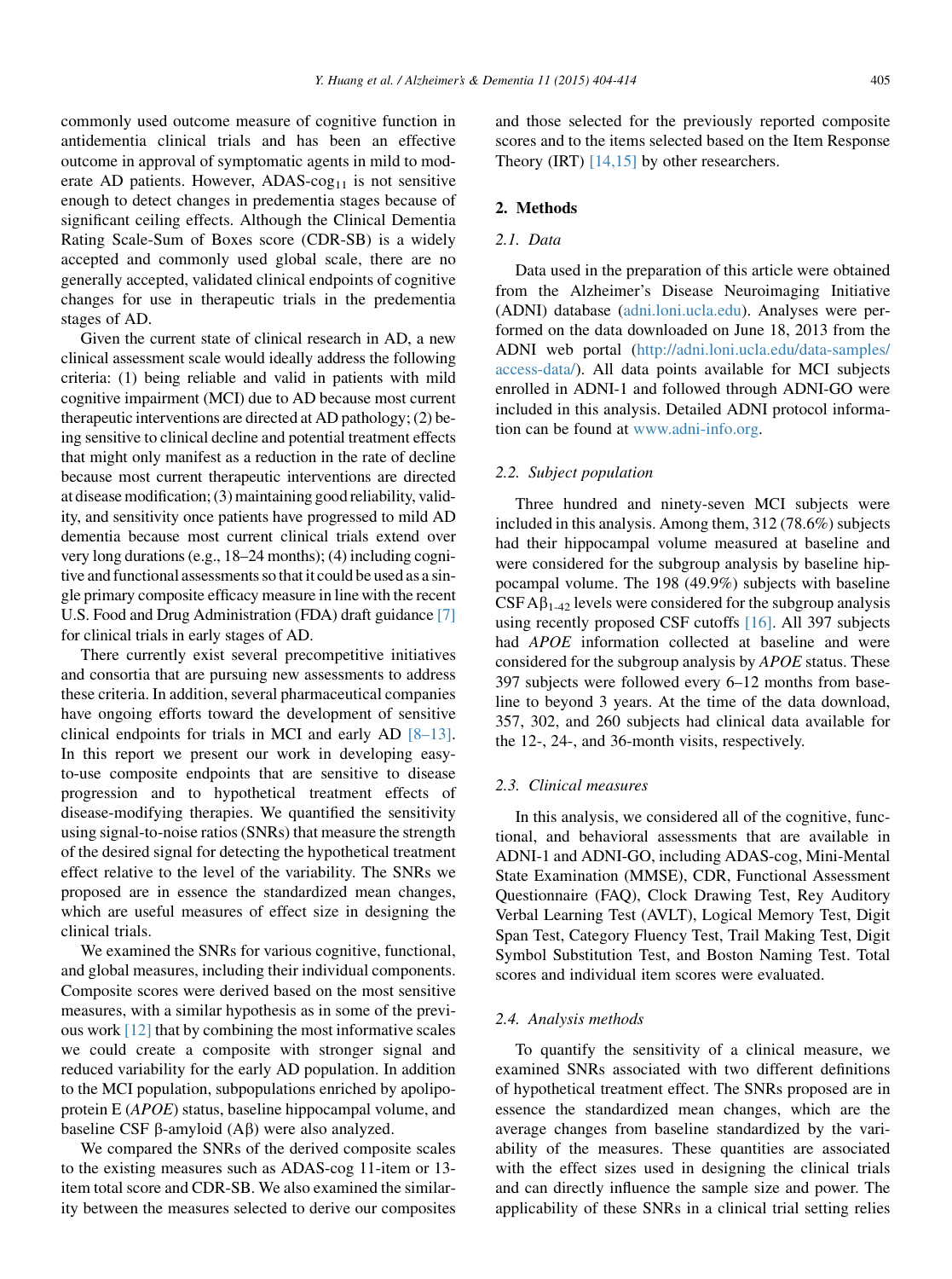on the assumptions that link the disease progression to the hypothetical treatment effects. One key assumption is that by using an endpoint that is sensitive to measuring disease progression in the untreated control group of a clinical trial, we will be able to sensitively compare that group with a treated group that has hypothetically slow or no progression.

The first hypothetical treatment effect was defined by assuming that the disease-modifying therapy can slow down the disease progression at a certain time point by a certain percentage (for example, 50% at 2 years). Given this assumption, a clinical scale or endpoint that is sensitive to the progression of the disease is also sensitive to the hypothetical treatment effect. Therefore, the following SNR is used in the assessment of sensitivity for this hypothetical treatment effect. Let  $\delta_t$  be the mean change from baseline at time t (for example,  $t = 1, 2, 3$  years). We define the SNR at time  $t$  as

$$
SNR_t = |\delta_t|/SD(|\delta_t|),
$$

where  $SD(|\delta_t|)$  is the standard deviation of  $\delta_t$ .  $SNR_t$  reflects the relative strength of the clinical measures to detect disease progression over time and thus to detect the first hypothetical treatment effect. The effect size used in designing a trial is proportional to  $SNR_t$ . For example, if a treatment is assumed to slow down the progression by 50% at 2 years, the effect size of this treatment can be calculated as  $SNR_2$ \*50%. A more sensitive endpoint with a larger  $SNR<sub>2</sub>$  will result in a larger effect size for the treatment and thus a smaller sample size when designing the clinical trial.

The second hypothetical treatment effect was defined by assuming that the disease-modifying therapy can delay the disease progression by a certain period of time. For this hypothesis, we focused on the scenario in which the treatment can delay the progression of the disease by 1 year. Under this hypothesis, MCI subjects with the treatment at 2 years should have the same disease assessments as those without the treatment at 1 year. For the ADNI data, if we randomly divide the MCI population into two groups, then the difference in disease assessments between Group 1 at 1 year and Group 2 at 2 years represents the hypothetical treatment effect. Therefore, a clinical measure that is sensitive to this difference is sensitive to the hypothetical treatment effect. To estimate the hypothetical treatment effect and quantify the sensitivity, the following SNR is used. Let  $\Delta = |\delta_2| - |\delta_1|$ , where  $\delta_1$  is the mean change from baseline at 1 year in Group 1 and  $\delta_2$  is the mean change from baseline at 2 years in Group 2. We define the SNR for detecting the effect of 1-year delay in disease progression as

$$
\mathit{SNR}_{2-1} \! = \! \Delta/\mathit{SD}(\Delta),
$$

where  $SD(\Delta) = \sqrt{var(|\delta_1|) + var(|\delta_2|)}$  because the two groups are independent. To obtain the estimate for this SNR, we applied a resampling approach as follows. For each iteration, we randomly divided the MCI subjects in ADNI into two groups with equal allocation and then calculated the  $SNR_{2-1}$ . We repeated this process many times (we used 10,000 iterations in the analysis). The point estimate was obtained by averaging the  $SNR^b_{2-l}$ ,  $b = 1, 2,..., B$ , where  $B$  is the number of total iterations. Similar to  $SNR<sub>t</sub>$ , a more sensitive endpoint with a larger  $SNR_{2-1}$  will result in a larger effect size for the same treatment.

For each clinical measure (including the individual components) described in Section 2.3, we computed  $SNR_1$ ,  $SNR_2$ , and  $SNR_3$  (SNR at 1, 2, and 3 years, respectively) and the  $SNR_{2-1}$  (assuming a hypothetical treatment effect of 1-year delay in disease progression) on the basis of the ADNI data in the MCI population described in Section 2.2. Larger SNRs indicate more sensitive measures. We mainly focused on  $SNR_2$  and  $SNR_{2-1}$  because our goal was to identify the sensitive measures for early-phase clinical trials that typically examine the endpoint at 24 months; however,  $SNR_1$  and  $SNR_3$  were also calculated to evaluate the consistency in sensitivity over time. Candidate measures with high SNR values were selected for developing composite scores. We developed composite endpoints by combining these candidate measures. Simple sum of the individual scores from each candidates were used to generate the composite scores. For each composite, the SNRs were computed to compare the performance or sensitivity in the target population described in Section 2.2.

We also assessed the development of composite scores in the enriched MCI populations. Three subpopulations were examined: (1)  $APOE$   $\varepsilon$ 4 allele carriers; (2) subjects with low hippocampal volume (i.e., baseline volume  $\leq 6700$  mm<sup>3</sup>, which is approximately the median value in the data set); (3)  $\mathsf{A}\beta$ -positive subjects (i.e., baseline CSF A $\beta_{1-42} \le 192$  pg/mL [\[16\]\)](#page-10-0). These subpopulations have been considered to have higher risk of disease progression.

## 3. Results

## 3.1. Baseline characteristics

Among the 397 MCI subjects, 212 carried one or two APOE ε4 alleles, 191 had a baseline hippocampal volume smaller than the cutoff of  $6700$  mm<sup>3</sup>, and  $147$  had a baseline  $CSF A\beta_{1-42}$  level less than 192 pg/mL. The baseline characteristics of the overall, biomarker-enriched, and biomarkernegative MCI populations are summarized in [Table 1.](#page-3-0) Our focus was on the overall and biomarker-enriched MCI populations, and the biomarker-negative MCI populations are included in [Table 1](#page-3-0) for completeness. There was no clinically meaningful difference in age, MMSE score, CDR-SB score, or AVLT Trial 1–5 total score among the overall and enriched MCI populations. The ADAS-cog and FAQ total scores were higher in the enriched populations. The enriched population with a low hippocampal volume had more women than the other populations. All three enriched populations had more APOE ε4 carriers than the overall MCI population in this analysis.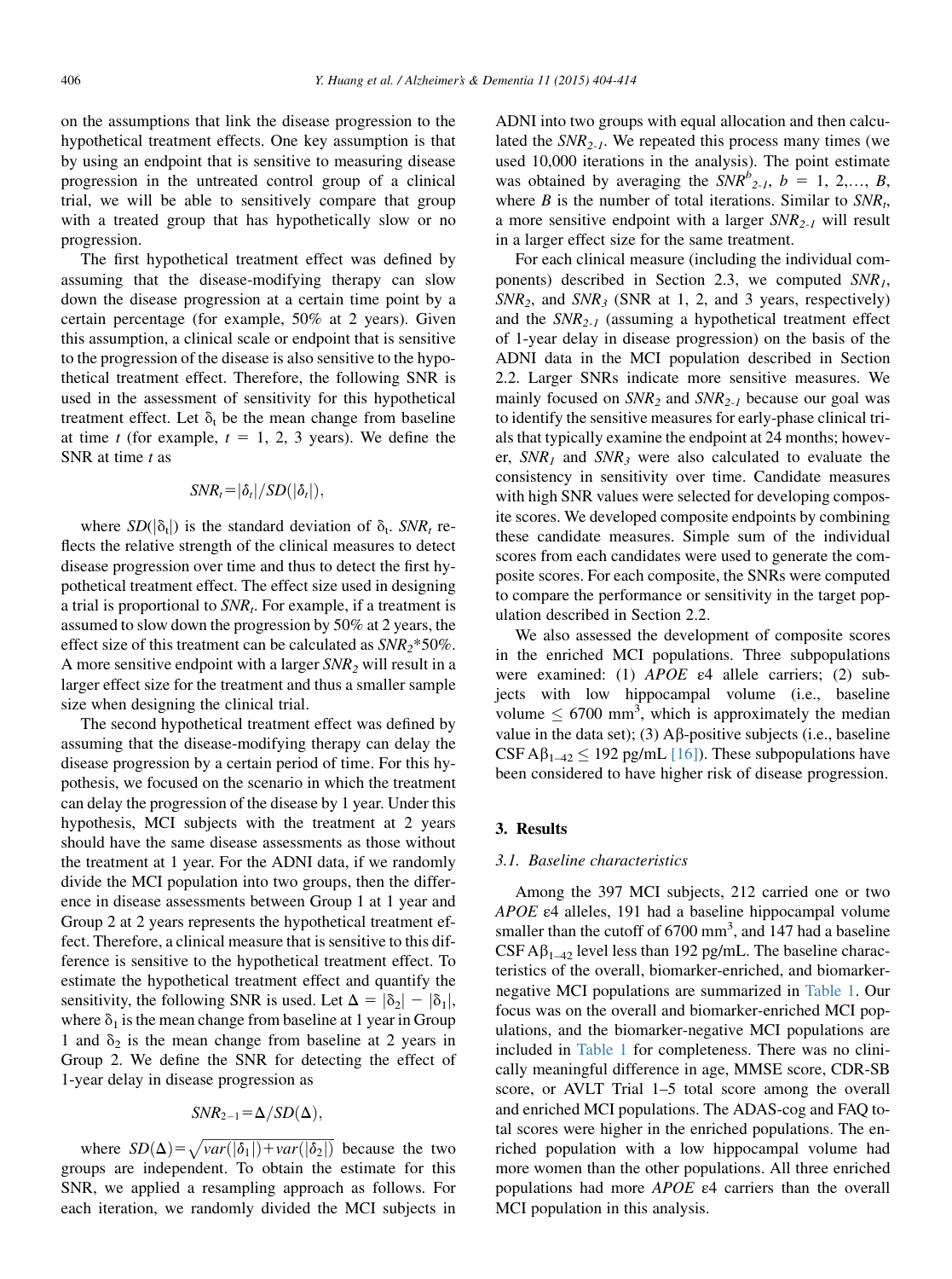<span id="page-3-0"></span>

| Table 1                                     |  |
|---------------------------------------------|--|
| Baseline characteristics of MCI populations |  |

|                                  |               | $APOE$ $\varepsilon4$ |             | Hippocampal volume |              | $A\beta$              |             |  |
|----------------------------------|---------------|-----------------------|-------------|--------------------|--------------|-----------------------|-------------|--|
| Characteristics                  | All MCI       | Carrier               | Noncarrier  | $Low*$             | High         | Positive <sup>1</sup> | Negative    |  |
| n                                | 397           | 212                   | 185         | 191                | 121          | 147                   | 51          |  |
| Age                              | 74.7 (7.40)   | 73.9 (6.72)           | 75.8(8.0)   | 75.8 (6.60)        | 71.3(7.52)   | 74.5 (7.04)           | 74.4 (8.65) |  |
| Female                           | 141 (35.5%)   | 79 (37.3%)            | 62(33.5%)   | 86 (45.0%)         | $29(24.0\%)$ | 52 (35.4%)            | 14 (27.5%)  |  |
| $APOE$ $\varepsilon$ 4 (alleles) |               |                       |             |                    |              |                       |             |  |
| 0                                | 185 (46.6%)   | $0(0\%)$              | 185 (100%)  | 69 (36.1%)         | 65 (53.7%)   | 53 (36.1%)            | 39 $(\%)$   |  |
|                                  | $165(41.6\%)$ | 165 (77.8%)           | $0(0\%)$    | $90(47.1\%)$       | 48 (39.7%)   | 73 (49.7%)            | 12(%)       |  |
| $\mathfrak{D}$                   | 47 $(11.8\%)$ | 47 $(22.2\%)$         | $0(0\%)$    | $32(16.8\%)$       | $8(6.6\%)$   | 21(14.3%)             | $0(0\%)$    |  |
| <b>MMSE</b>                      | 27.0 (1.78)   | 26.9(1.79)            | 27.1 (1.76) | 26.7(1.72)         | 27.4 (1.81)  | 26.8(1.79)            | 27.3(1.76)  |  |
| $ADAS-cog11$                     | 11.5(4.42)    | 12.3(4.30)            | 10.5(4.4)   | 12.6(4.48)         | 9.9(4.11)    | 12.2(4.55)            | 10.1(4.37)  |  |
| ADAS- $\cos_{13}$                | 18.6(6.27)    | 19.9 (5.94)           | 17.2(6.4)   | 20.3(6.06)         | 16.0(6.02)   | 19.9(6.06)            | 16.1(6.35)  |  |
| CDR-SB                           | 1.6(0.86)     | 1.7(0.90)             | 1.5(0.86)   | 1.6(0.90)          | 1.5(0.74)    | 1.6(0.92)             | 1.3(0.72)   |  |
| FAO                              | 3.8(4.47)     | 4.3(4.73)             | 3.3(4.10)   | 4.4(4.69)          | 2.9(4.03)    | 4.3(4.40)             | 2.4(4.25)   |  |
| AVLT (five-item total)           | 30.7(9.03)    | 29.4 (8.24)           | 32.2(9.7)   | 29.4 (8.26)        | 32.7 (10.28) | 29.1(8.13)            | 33.2(9.31)  |  |

Abbreviations: MCI, mild cognitive impairment; APOE, apolipoprotein E; Aβ, β-amyloid; MMSE, Mini-Mental State Examination; ADAS-cog<sub>11</sub>, 11-item Alzheimer's Disease Assessment Scale-cognitive subscale; ADAS-cog<sub>13</sub>, 13-item Alzheimer's Disease Assessment Scale-cognitive subscale; CDR-SB, Clinical Dementia Rating-Sum of Boxes; FAQ, Functional Assessment Questionnaire; AVLT, Auditory Verbal Learning Test; CSF, cerebrospinal fluid. NOTE. Mean (SD) or  $n$  (%).

\*Baseline hippocampal volume  $\leq 6700$  mm<sup>3</sup>.

<sup>†</sup>Baseline CSF A $\beta_{1-42} \le 192$  pg/mL.

# 3.2. Measures selected for development of composite scores

The  $SNR_1$ ,  $SNR_2$ ,  $SNR_3$ , and  $SNR_{2-1}$  were computed for all individual items and are summarized in [Table 2](#page-4-0) for the MCI population. For the enriched populations, [Table 3](#page-5-0) presents the  $SNR_2$  and  $SNR_{2-1}$ , assuming that a 24-month study is of primary interest.

Because we were trying to develop composites that are more sensitive than the ADAS-cog or CDR-SB and we were focusing on studies with primary endpoints at 18– 24 months, we selected candidate measures with  $SNR<sub>2</sub>$ benchmarked against ADAS-cog. A threshold of 0.45, 0.50, and 0.55 was used for the overall MCI population, the APOE-enriched population, and the other two biomarker-enriched populations, respectively. Clinical measures with  $SNR<sub>2</sub>$  larger than the thresholds were included in the development of composite scores. There were two exceptions: the Delayed Word Recall and the other AVLT Trial 1–5 total score. Their  $SNR_2$  in some populations was just below the threshold value, but we included them in the composite score development because episodic memory impairment is a core feature of AD and amnestic MCI and previous research studies have shown that episodic memory tests were useful for identifying MCI patients with a high likelihood of progressing to AD dementia [\[17,18\].](#page-10-0)

The measures selected as candidates for the composite score were  $ADAS-cog<sub>11</sub>$  total score, 13-item Alzheimer's Disease Assessment Scale-cognitive subscale (ADAS- $\cos_{13}$ ) total score, Word Recall (Q1), Delayed Word Recall (Q4), Orientation (Q7), MMSE, CDR-SB, FAQ total score, and AVLT Trial 1–5 total score (bold font, [Table 2\)](#page-4-0). The same measures also showed high sensitivity in the enriched populations [\(Table 3](#page-5-0)). These measures were considered in the development of composite scores.

Some subitems of CDR and FAQ are as sensitive as the total score, but we considered only the total score for the composite because illnesses such as dementia may not always progress uniformly in all subdomains of CDR and FAQ, and the total score is not difficult to obtain.

#### 3.3. Composite scores

After examining the SNRs of all of the possible combinations of the candidate measures, the composite scores by combining ADAS-cog individual items (Word Recall, Delayed Word Recall, and Orientation) with CDR-SB and FAQ were identified as being the most sensitive to the disease progression and hypothetical treatment effects. The SNR values for the top-ranked composites and other combinations of interest are presented in [Table 4](#page-6-0) and [Fig. 1.](#page-6-0) The following observations are similar across the four populations (the MCI population and the three enriched subpopulations) that we examined.

The composite score derived by summing up the scores of Word Recall (Q1), Delayed Word Recall (Q4), Orientation (Q7), CDR-SB, and FAQ was the most sensitive, with much higher sensitivity than the ADAS- $\cos_{13}$  total score. CDR-SB alone was more sensitive than the ADAS-cog<sub>13</sub> total score, but our proposed composite improved the sensitivity even more.

CDR-SB or FAQ seemed to play an important role in enhancing the sensitivity of composite scores because the composite of summing Word Recall, Delayed Word Recall, and Orientation scores without adding CDR-SB or FAQ had much lower sensitivity compared with the top-ranked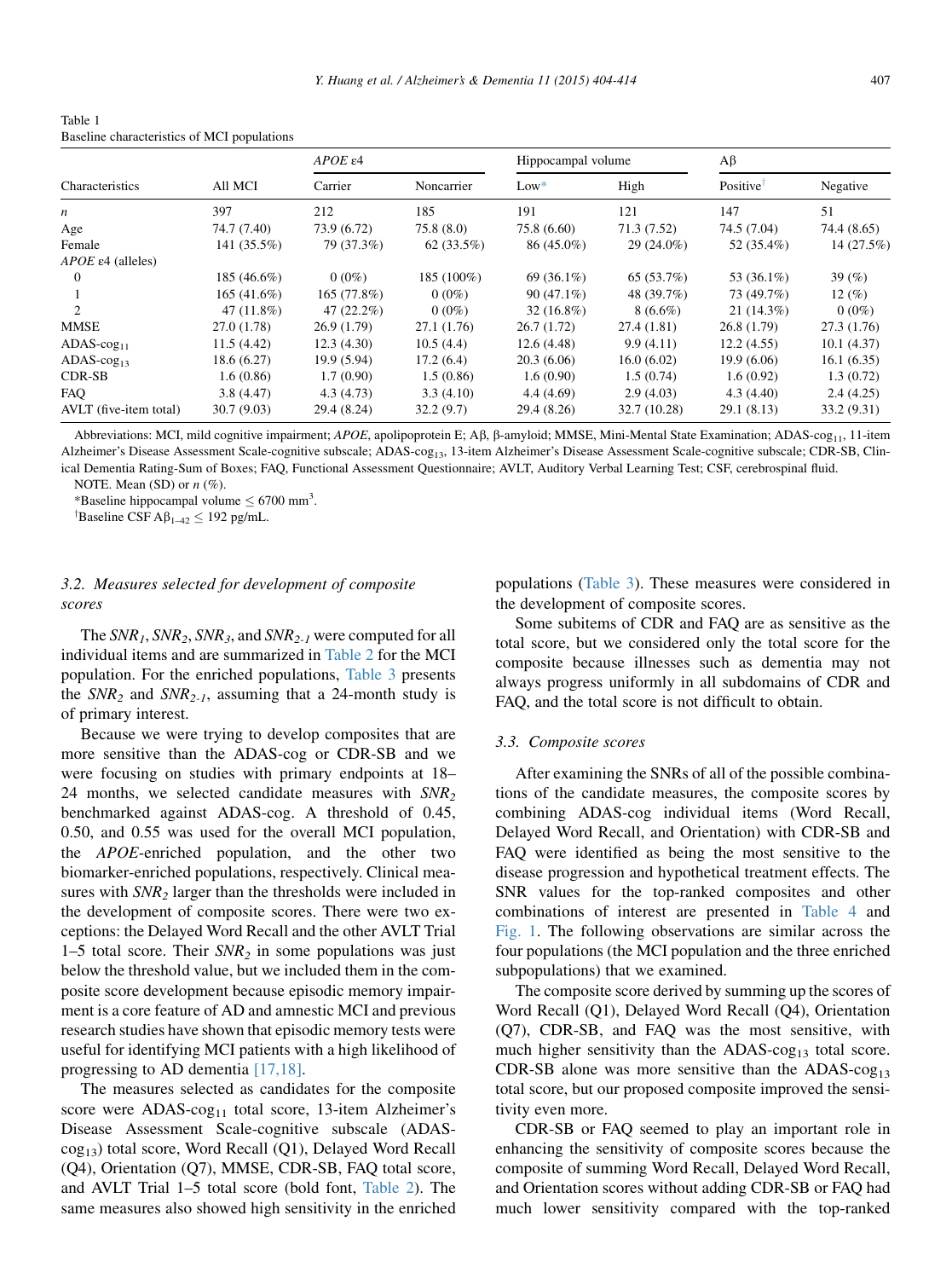<span id="page-4-0"></span>Table 2 SNRs for clinical measures in MCI population

| Assessment                     | Description                        | $SNR_I$      | $SNR_2$      | $SNR_3$      | $SNR_{2-I}$ |
|--------------------------------|------------------------------------|--------------|--------------|--------------|-------------|
| ADAS-cog                       | ADAS-cog <sub>11</sub> total score | 0.20         | 0.52         | 0.60         | 0.29        |
|                                | $ADAS-cog13$ items total score     | 0.28         | 0.56         | 0.65         | 0.29        |
|                                | Word Recall (Q1)                   | 0.27         | 0.47         | 0.55         | 0.18        |
|                                | Commands (Q2)                      | 0.07         | 0.09         | 0.25         | 0.06        |
|                                | Construction (Q3)                  | 0.04         | 0.04         | 0.18         | 0.05        |
|                                | Delayed Word Recall (Q4)           | 0.27         | 0.42         | 0.50         | 0.12        |
|                                | Naming $(Q5)$                      | 0.03         | 0.10         | 0.16         | 0.07        |
|                                | Ideational Praxis (Q6)             | 0.05         | 0.12         | 0.29         | 0.07        |
|                                | Orientation (Q7)                   | 0.25         | 0.50         | 0.64         | 0.23        |
|                                | Word Recognition (Q8)              | 0.03         | 0.26         | 0.30         | 0.15        |
|                                | Recall Instructions (Q9)           | 0.03         | 0.10         | 0.24         | 0.07        |
|                                | Spoken Language (Q10)              | 0.13         | 0.25         | 0.24         | 0.13        |
|                                | Word Finding (Q11)                 | 0.19         | 0.23         | 0.37         | 0.06        |
|                                | Comprehension (Q12)                | 0.12         | 0.16         | 0.32         | 0.07        |
|                                | Number Cancellation (Q14)          | 0.09         | 0.35         | 0.31         | 0.32        |
| <b>MMSE</b>                    | Score                              | 0.26         | 0.49         | 0.61         | 0.25        |
| <b>CDR</b>                     | <b>Sum of Boxes Score</b>          | 0.55         | 0.74         | 0.76         | 0.35        |
|                                | Memory                             | 0.29         | 0.51         | 0.61         | 0.28        |
|                                | Orientation                        | 0.45         | 0.65         | 0.68         | 0.27        |
|                                | Judgment and Problem Solving       | 0.30         | 0.55         | 0.61         | 0.25        |
|                                | <b>Community Affairs</b>           | 0.44         | 0.68         | 0.76         | 0.31        |
|                                | Home and Hobbies                   | 0.40         | 0.57         | 0.69         | 0.20        |
|                                | Personal Care                      | 0.08         | 0.27         | 0.33         | 0.18        |
| FAQ                            | <b>Total Score</b>                 | 0.47         | 0.73         | $\bf 0.88$   | 0.34        |
|                                | Financial                          | 0.35         | 0.57         | 0.71         | 0.21        |
|                                | Forms                              | 0.33         | 0.57         | 0.68         | 0.22        |
|                                | Shopping                           | 0.25         | 0.51         | 0.73         | 0.25        |
|                                | Game                               | 0.20         | 0.45         | 0.56         | 0.23        |
|                                | Beverage                           | 0.15         | 0.21         | 0.40         | 0.09        |
|                                | Meal                               | 0.30         | 0.48         | 0.65         | 0.22        |
|                                | <b>Event Tracking</b>              | 0.21         | 0.36         | 0.51         | 0.14        |
|                                | TV                                 | 0.15         | 0.40         | 0.46         | 0.22        |
|                                | Remembering                        | 0.19         | 0.43         | 0.55         | 0.18        |
|                                | Travel                             | 0.30         | 0.57         | 0.71         | 0.26        |
| Clock Drawing Test             | Drawing Administration             | 0.10         | 0.15         | 0.28         | 0.07        |
|                                | Copying Administration             | 0.05         | 0.09         | 0.21         | 0.06        |
| <b>AVLT</b>                    | Trial 1-5 Total Score              | 0.20         | 0.38         | 0.60         | 0.16        |
|                                | Trial 1 Administration             | 0.04         | 0.15         | 0.40         | 0.09        |
|                                | Trial 2 Administration             | 0.08         | 0.26         | 0.36         | 0.14        |
|                                | Trial 3 Administration             | 0.19         | 0.35         | 0.56         | 0.13        |
|                                | Trial 4 Administration             | 0.13         | 0.29         | 0.49         | 0.12        |
|                                | Trial 5 Administration             | 0.21         | 0.34         | 0.55         | 0.11        |
|                                | Trial 6 Administration             | 0.06         | 0.19         | 0.40         | 0.11        |
|                                | List B Administration              | 0.10         | 0.24         | 0.25         | 0.10        |
|                                | Delayed Administration             | 0.19         | 0.25         | 0.36         | 0.07        |
|                                | Recognition Administration         | 0.16         | 0.31         | 0.43         | 0.13        |
| <b>Logical Memory Test</b>     | <b>Immediate Recall</b>            | 0.13         | 0.01         | 0.13         | 0.11        |
|                                | Delayed Recall                     | 0.20         | 0.15         | 0.10         | 0.06        |
| Digit Span Test                | Forward                            | 0.06         | 0.16         | 0.16         | 0.09        |
|                                |                                    |              |              |              |             |
|                                | Backward<br><b>Animal Total</b>    | 0.16<br>0.15 | 0.18<br>0.30 | 0.20<br>0.47 | 0.05        |
| Category Fluency Test          |                                    |              |              |              | 0.12        |
|                                | Vegetable Total                    | 0.20         | 0.33         | 0.56         | 0.13        |
| <b>Trail Making Test</b>       | Part A                             | 0.07         | 0.22         | 0.34         | 0.13        |
|                                | Part B                             | 0.16         | 0.25         | 0.36         | 0.10        |
| Digit Symbol Substitution Test | Score                              | 0.10         | 0.25         | 0.50         | 0.14        |
| <b>Boston Naming Test</b>      | Score                              | 0.08         | 0.19         | 0.41         | 0.09        |

Abbreviations: SNR, signal-to-noise ratio; ADAS-cog, Alzheimer's Disease Assessment Scale-cognitive subscale; ADAS-cog<sub>11</sub>, 11-item ADAS-cog; ADAS-cog13, 13-item ADAS-cog; CDR-SB, Clinical Dementia Rating-Sum of Boxes; FAQ, Functional Assessment Questionnaire; AVLT, Auditory Verbal Learning Test;  $SNR_1$ ,  $SNR_2$ , and  $SNR_3$ , SNR at 1, 2, and 3 years, respectively;  $SNR_{2-1}$ , SNR assuming a hypothetical treatment effect of 1-year delay in disease progression.

NOTE. Bold indicates selected candidates.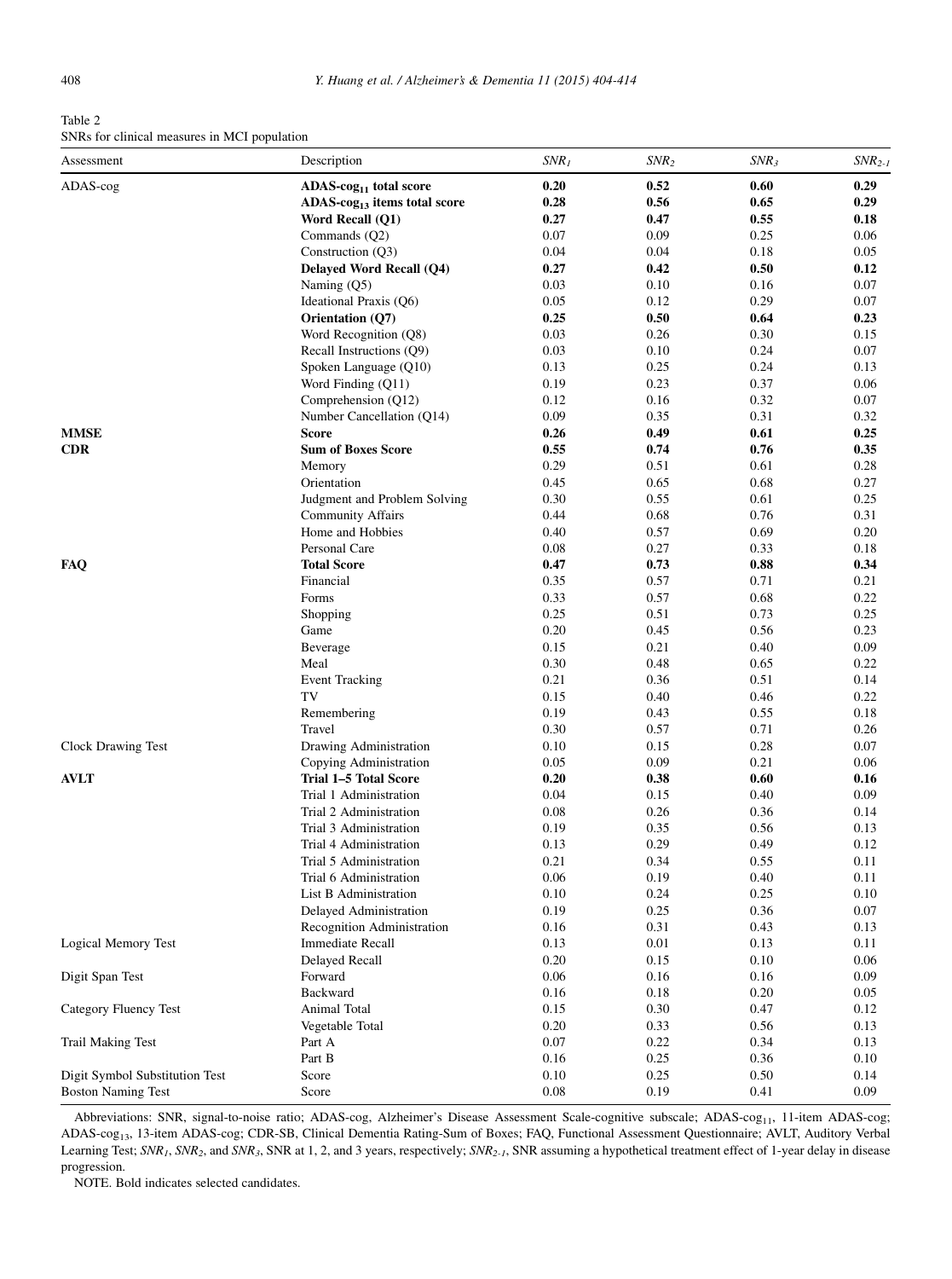<span id="page-5-0"></span>Table 3 SNRs for clinical measures in enriched populations

|                                |                                    | APOE e4 carrier  |             | Low hippocampal<br>volume* |             | $A\beta$ positive <sup>T</sup> |             |
|--------------------------------|------------------------------------|------------------|-------------|----------------------------|-------------|--------------------------------|-------------|
| Assessment                     | Description                        | SNR <sub>2</sub> | $SNR_{2-I}$ | $SNR_2$                    | $SNR_{2-I}$ | SNR <sub>2</sub>               | $SNR_{2-I}$ |
| ADAS-cog                       | ADAS-cog <sub>11</sub> total score | 0.56             | 0.34        | 0.67                       | 0.30        | 0.68                           | 0.39        |
|                                | ADAS-cog <sub>13</sub> total score | 0.60             | 0.32        | 0.74                       | 0.32        | 0.73                           | 0.38        |
|                                | Word Recall (Q1)                   | 0.56             | 0.22        | 0.61                       | 0.23        | 0.55                           | 0.22        |
|                                | Commands (Q2)                      | 0.03             | 0.08        | 0.06                       | 0.08        | 0.10                           | 0.09        |
|                                | Construction (Q3)                  | 0.07             | 0.07        | 0.05                       | 0.11        | 0.01                           | 0.10        |
|                                | Delayed Word Recall (Q4)           | 0.48             | 0.14        | 0.60                       | 0.20        | 0.55                           | 0.17        |
|                                | Naming $(Q5)$                      | 0.14             | 0.11        | 0.08                       | 0.08        | 0.20                           | 0.16        |
|                                | Ideational Praxis (Q6)             | 0.18             | 0.12        | 0.13                       | 0.10        | 0.07                           | 0.09        |
|                                | Orientation (Q7)                   | 0.50             | 0.24        | 0.62                       | 0.30        | 0.64                           | 0.28        |
|                                | Word Recognition (Q8)              | 0.21             | 0.16        | 0.30                       | 0.13        | 0.39                           | 0.22        |
|                                | Recall Instructions (O9)           | 0.12             | 0.10        | 0.13                       | 0.08        | 0.15                           | 0.13        |
|                                | Spoken Language (Q10)              | 0.24             | 0.13        | 0.28                       | 0.15        | 0.27                           | 0.12        |
|                                | Word Finding (Q11)                 | 0.36             | 0.12        | 0.29                       | 0.10        | 0.31                           | 0.12        |
|                                | Comprehension (Q12)                | 0.19             | 0.08        | 0.24                       | 0.08        | 0.15                           | 0.11        |
|                                | Number Cancellation (Q14)          | 0.42             | 0.33        | 0.43                       | 0.34        | 0.51                           | 0.37        |
| <b>MMSE</b>                    | <b>Score</b>                       | 0.63             | 0.29        | 0.66                       | 0.30        | 0.62                           | 0.24        |
| <b>CDR</b>                     | <b>Sum of Boxes Score</b>          | 0.87             | 0.41        | 0.95                       | 0.44        | 0.93                           | 0.41        |
|                                | Memory                             | 0.61             | 0.29        | 0.76                       | 0.39        | 0.63                           | 0.28        |
|                                | Orientation                        | 0.80             | 0.34        | 0.82                       | 0.34        | 0.81                           | 0.36        |
|                                | Judgment and Problem Solving       | 0.63             | 0.29        | 0.73                       | 0.31        | 0.69                           | 0.26        |
|                                | <b>Community Affairs</b>           | 0.82             | 0.39        | 0.80                       | 0.37        | 0.93                           | 0.39        |
|                                | Home and Hobbies                   | 0.67             | 0.23        | 0.72                       | 0.24        | 0.72                           | 0.22        |
|                                | Personal Care                      | 0.24             | 0.16        | 0.34                       | 0.21        | 0.25                           | 0.19        |
| <b>FAQ</b>                     | <b>Total Score</b>                 | 0.86             | 0.40        | 0.90                       | 0.46        | 0.91                           | 0.48        |
|                                | Financial                          | 0.63             | 0.24        | 0.66                       | 0.25        | 0.70                           | 0.29        |
|                                | Forms                              | 0.63             | 0.29        | 0.67                       | 0.30        | 0.63                           | 0.28        |
|                                | Shopping                           | 0.58             | 0.28        | 0.67                       | 0.34        | 0.64                           | 0.34        |
|                                | Game                               | 0.50             | 0.26        | 0.51                       | 0.24        | 0.58                           | 0.39        |
|                                | Beverage                           | 0.28             | 0.13        | 0.30                       | 0.15        | 0.24                           | 0.13        |
|                                | Meal                               | 0.58             | 0.26        | 0.63                       | 0.31        | 0.61                           | 0.29        |
|                                | <b>Event Tracking</b>              | 0.45             | 0.14        | 0.47                       | 0.22        | 0.51                           | 0.21        |
|                                | TV                                 | 0.49             | 0.23        | 0.53                       | 0.31        | 0.42                           | 0.27        |
|                                | Remembering                        | 0.51             | 0.17        | 0.58                       | 0.32        | 0.47                           | 0.20        |
|                                | Travel                             | 0.69             | 0.33        | 0.73                       | 0.37        | 0.73                           | 0.37        |
| <b>Clock Drawing Test</b>      | Drawing Administration             | 0.07             | 0.08        | 0.17                       | 0.10        | 0.13                           | 0.11        |
|                                | Copying Administration             | 0.07             | 0.08        | 0.09                       | 0.08        | 0.02                           | 0.09        |
| <b>AVLT</b>                    | Trial 1-5 Total Score              | 0.56             | 0.25        | 0.55                       | 0.27        | 0.50                           | 0.23        |
|                                | Trial 1 Administration             | 0.30             | 0.16        | 0.27                       | 0.18        | 0.23                           | 0.15        |
|                                | Trial 2 Administration             | 0.35             | 0.18        | 0.35                       | 0.19        | 0.24                           | 0.14        |
|                                | Trial 3 Administration             | 0.48             | 0.19        | 0.49                       | 0.22        | 0.48                           | 0.20        |
|                                | Trial 4 Administration             | 0.44             | 0.14        | 0.37                       | 0.17        | 0.43                           | 0.19        |
|                                | Trial 5 Administration             | 0.47             | 0.21        | 0.43                       | 0.18        | 0.40                           | 0.17        |
|                                | Trial 6 Administration             | 0.38             | 0.20        | 0.40                       | 0.17        | 0.36                           | 0.19        |
|                                | List B Administration              | 0.32             | 0.09        | 0.31                       | 0.11        | 0.26                           | 0.12        |
|                                | Delayed Administration             | 0.38             | 0.11        | 0.46                       | 0.16        | 0.37                           | 0.14        |
|                                | Recognition Administration         | 0.47             | 0.18        | 0.40                       | 0.16        | 0.35                           | 0.13        |
| Logical Memory Test            | <b>Immediate Recall</b>            | 0.23             | 0.13        | 0.21                       | 0.14        | 0.21                           | 0.15        |
|                                | Delayed Recall                     | 0.14             | 0.11        | 0.19                       | 0.14        | 0.13                           | 0.10        |
| Digit Span Test                | Forward                            | 0.14             | 0.11        | 0.33                       | 0.17        | 0.24                           | 0.09        |
|                                | Backward                           | 0.18             | 0.07        | 0.13                       | 0.08        | 0.32                           | 0.09        |
| <b>Category Fluency Test</b>   | Animal Total                       | 0.39             | 0.17        | 0.56                       | 0.20        | 0.44                           | 0.17        |
|                                | Vegetable Total                    | 0.45             | 0.23        | 0.34                       | 0.16        | 0.44                           | 0.23        |
| <b>Trail Making Test</b>       | Part A                             | 0.26             | 0.13        | 0.28                       | 0.15        | 0.31                           | 0.18        |
|                                | Part B                             | 0.41             | 0.21        | 0.38                       | 0.14        | 0.46                           | 0.21        |
| Digit Symbol Substitution Test | Score                              | 0.37             | 0.19        | 0.34                       | 0.16        | 0.41                           | 0.18        |
| <b>Boston Naming Test</b>      | Score                              | 0.31             | 0.10        | 0.27                       | 0.11        | 0.31                           | 0.15        |
|                                |                                    |                  |             |                            |             |                                |             |

Abbreviations: SNR, signal-to-noise ratio; ADAS-cog<sub>13</sub>, 13-item ADAS-cog; CDR-SB, Clinical Dementia Rating-Sum of Boxes; FAQ, Functional Assessment Questionnaire; SNR1, SNR2, and SNR3, SNR at 1, 2, and 3 years, respectively; SNR<sub>2-1</sub>, SNR assuming a hypothetical treatment effect of 1-year delay in disease progression; CSF, cerebrospinal fluid;  $A\beta$ ,  $\beta$ -amyloid.

NOTE. Bold indicates selected candidates.

\*Baseline hippocampal volume  $\leq 6700$  mm<sup>3</sup>.

<sup>†</sup>Baseline CSF A $\beta_{1-42} \le 192$  pg/mL.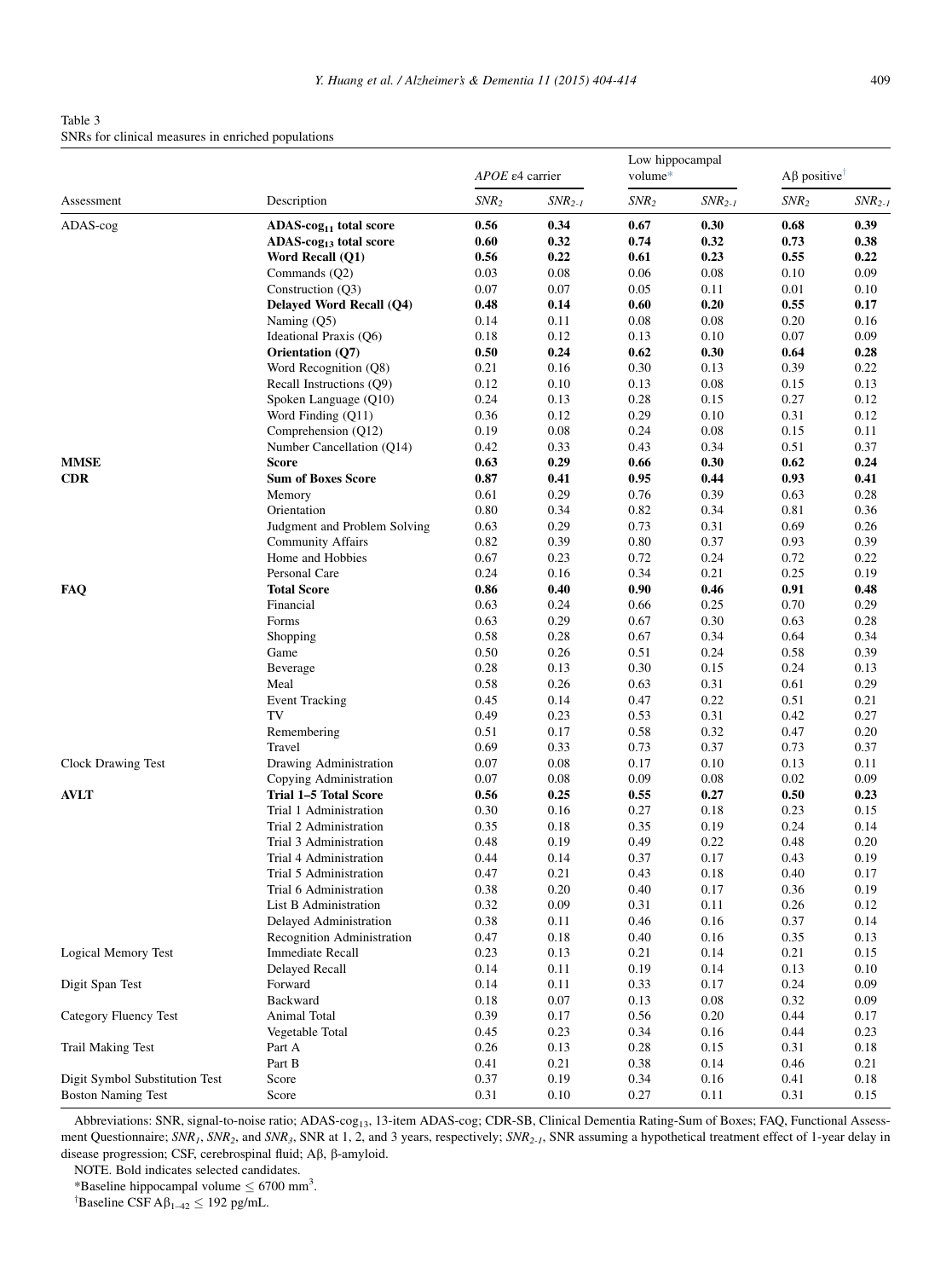<span id="page-6-0"></span>

| Table 4                   |  |
|---------------------------|--|
| SNRs for composite scores |  |

|                                                  | All MCI |      |      | $APOE$ $\varepsilon$ 4 carrier |      |      | Low hippocampal volume $*$ |      |      | $A\beta$ -positive |      |                                                                                                                                                     |      |      |      |      |
|--------------------------------------------------|---------|------|------|--------------------------------|------|------|----------------------------|------|------|--------------------|------|-----------------------------------------------------------------------------------------------------------------------------------------------------|------|------|------|------|
| Composite                                        |         |      |      |                                |      |      |                            |      |      |                    |      | $SNR_1$ $SNR_2$ $SNR_3$ $SNR_{2,1}$ $SNR_1$ $SNR_2$ $SNR_3$ $SNR_{2,1}$ $SNR_1$ $SNR_2$ $SNR_3$ $SNR_{2,1}$ $SNR_{2,1}$ $SNR_2$ $SNR_3$ $SNR_{2,1}$ |      |      |      |      |
| Top rank combination vs. some candidate measures |         |      |      |                                |      |      |                            |      |      |                    |      |                                                                                                                                                     |      |      |      |      |
| $Q1+Q4+Q7+CDR-SB + FAQ$ 0.62                     |         | 0.82 | 0.93 | 0.37                           | 0.75 | 0.93 | 1.12                       | 0.42 | 0.70 | 1.04               | 1.25 | 0.51                                                                                                                                                | 0.74 | 1.04 | -24  | 0.51 |
| CDR-SB                                           | 0.55    | 0.74 | 0.76 | 0.35                           | 0.67 | 0.87 | 0.96                       | 0.41 | 0.70 | 0.95               | 1.01 | 0.44                                                                                                                                                | 0.72 | 0.93 | 0.92 | 0.41 |
| $ADAS-cog13$                                     | 0.28    | 0.56 | 0.65 | 0.29                           | 0.28 | 0.60 | 0.74                       | 0.32 | 0.41 | 0.74               | 0.86 | 0.32                                                                                                                                                | 0.34 | 0.73 | 0.81 | 0.38 |
| Other combinations of interest                   |         |      |      |                                |      |      |                            |      |      |                    |      |                                                                                                                                                     |      |      |      |      |
| $Q1+Q4+Q7+CDR-SB$                                | 0.52    | 0.74 | 0.82 | 0.31                           | 0.63 | 0.83 | 1.02                       | 0.35 | 0.69 | 1.01               | 1.16 | 0.44                                                                                                                                                | 0.68 | 0.96 |      | 0.51 |
| $Q1 + Q4 + Q7 + FAQ$                             | 0.57    | 0.80 | 0.92 | 0.36                           | 0.70 | 0.91 | 1.09                       | 0.41 | 0.63 | 1.01               | 1.21 | 0.50                                                                                                                                                | 0.68 | 1.02 | 1.25 | 0.40 |
| $Q1 + Q4 + Q7$                                   | 0.38    | 0.61 | 0.71 | 0.23                           | 0.45 | 0.68 | 0.90                       | 0.25 | 0.49 | 0.83               | 1.00 | 0.33                                                                                                                                                | 0.49 | 0.78 | 1.02 | 0.30 |

Abbreviations: Aβ, β-amyloid; SNR, signal-to-noise ratio; ADAS-cog<sub>13</sub>, 13-item ADAS-cog; CDR-SB, Clinical Dementia Rating-Sum of Boxes; FAQ, Functional Assessment Questionnaire;  $SNR_1$  and  $SNR_2$ , SNR at 1 and 2 years, respectively;  $SNR_{2-1}$ , SNR assuming a hypothetical treatment effect of 1-year delay in disease progression; CSF, cerebrospinal fluid.

\*Baseline hippocampal volume  $\leq 6700$  mm<sup>3</sup>.

<sup>†</sup>Baseline CSF A $\beta_{1-42} \le 192$  pg/mL.

composite. However, there could be some overlap between CDR-SB and FAQ because dropping one of them from the top-ranked composite had a smaller effect on sensitivity. In addition, CDR-SB was more sensitive than the composite of summing Word Recall, Delayed Word Recall, and Orientation scores.

The sensitivity of the measures has a direct effect on the sample size of a clinical trial. For the hypothetical treatment effect of slowing down progression by 50% in a 2-year MCI trial (type I error =  $0.05$ , power =  $80\%$ ), a total sample size of 402, 231, and 189 subjects would be required for ADAS- $\cos_{13}$ , CDR-SB, and the proposed composite score, respectively. Therefore, a 53% or 18% saving in sample size could be achieved by using the composite score compared with ADAS- $\cos_{13}$  or CDR-SB alone.

The composite score using a subset of ADAS-cog individual items (e.g., summing Word Recall, Delayed Word Recall, and Orientation scores) had comparable sensitivity to the ADAS-cog total score. As the authors noted before [\[19\],](#page-10-0) some of the ADAS-cog individual items with low sensitivity could be simply adding noise to the detection of disease progression in the MCI population, and a subset of the individual items may be used as a more efficient measure for early AD.

As in each of the clinical measures, the composite scores had higher SNR values in the enriched populations than the MCI population (Table 4, Fig. 1), indicating a faster progression of the disease in these high-risk populations, especially in those with low hippocampal volume or those who were  $A\beta$ -positive at baseline.

# 4. Discussion

In this analysis, SNRs, which are essentially standardized mean changes, were proposed to quantify the relative strength of a measure or instrument to detect disease progression and hypothetical treatment effects. ADNI-1 and ADNI-GO clinical data at 12, 24, and 36 months were



Fig. 1. Time course of signal-to-noise ratio (SNR). (A) The SNRs at 1, 2, and 3 years for all composite scores. The lines without corresponding legends (gray color) are all of the other possible combinations assessed for composite development. (B) Comparison between apolipoprotein ε4 (APOE ε4) carrier group, low hippocampal volume group, and cerebrospinal fluid (CSF)  $\beta$ -amyloid (A $\beta$ )-positive group vs. all mild cognitive impairment (MCI) subjects for the best combination (Q1+Q4+Q7+CDR-SB+FAQ). CDR-SB, Clinical Dementia Rating-Sum of Boxes; FAQ, Functional Assessment Questionnaire.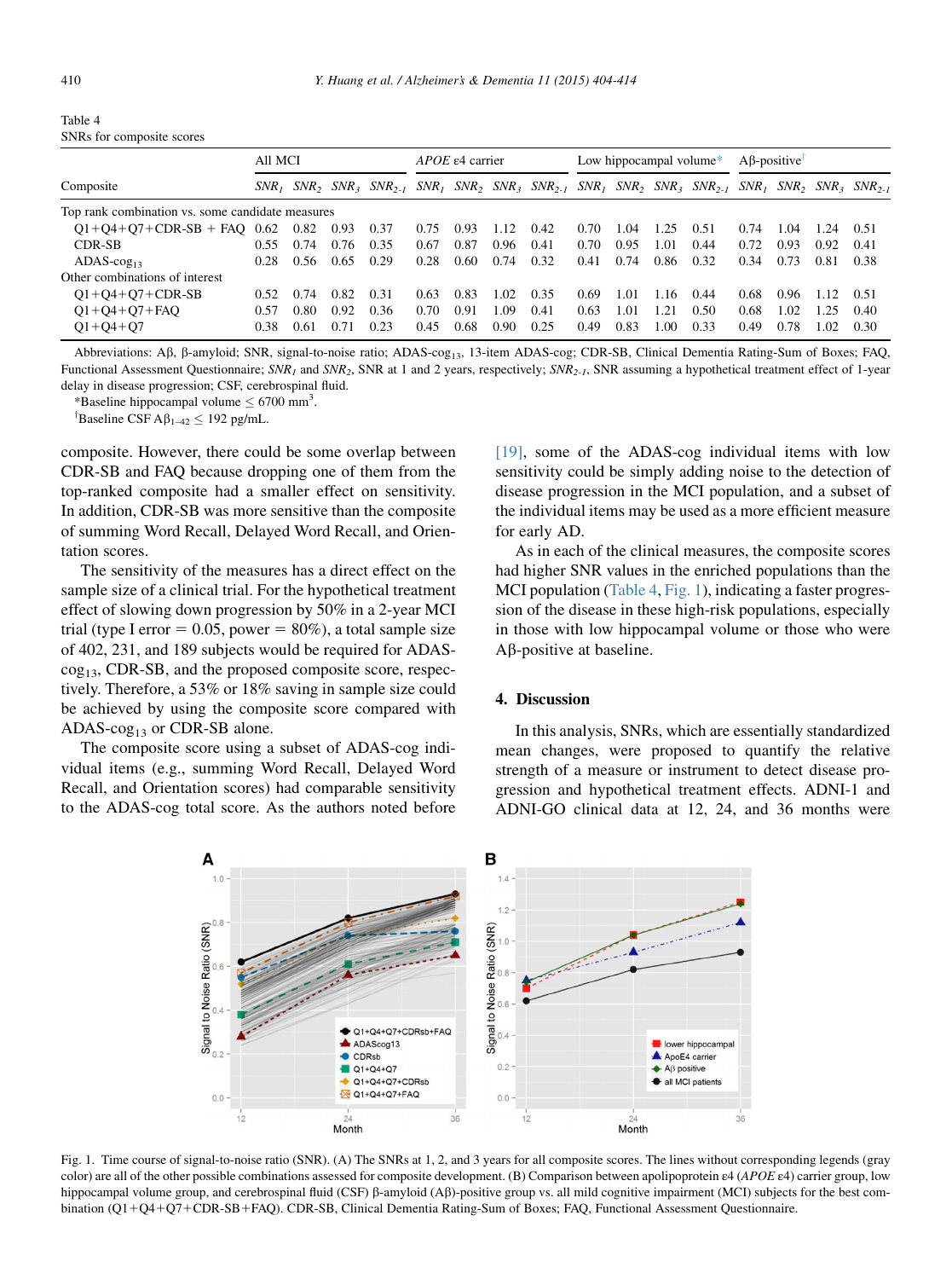<span id="page-7-0"></span>used to identify sensitive instruments and best combinations of the selected instruments in MCI subjects. We did not include ADNI-2 data because only limited data up to 24 months were available with ADNI-2 subjects as of June 18, 2013. The instruments examined in this analysis include ADAS-cog  $(ADAS-cog<sub>11</sub>, ADAS-cog<sub>13</sub>, and subitems),$ MMSE, CDR (CDR-SB and subitems), FAQ (total score and subitems), Clock Drawing Test, AVLT (total and subitems), Logical Memory Test, Digit Span Test, Category Fluency Test, Trail Making Test, Digit Symbol Substitution Test, Boston Naming Test [\(Table 2\)](#page-4-0), and all possible combinations of the most sensitive instruments selected from this list. Highly overlapping combinations in the same domain or category (e.g., ADAS- $\cos_{13}$  + Delayed Word Recall in which Delayed Word Recall is a component of ADAS- $cog<sub>13</sub>$ ) were excluded from the analysis. The best combination or composite score is Word Recall  $+$  Delayed Word Recall  $+$  Orientation  $+$  CDR-SB  $+$  FAQ, in which Word Recall, Delayed Word Recall, and Orientation are from ADAS-cog ([Table 3](#page-5-0)). This proposed composite endpoint includes cognitive, functional, and global instruments; therefore, it is also in line with the recent draft FDA guidance for clinical trials in the early stage of AD [\[7\].](#page-9-0) It has higher sensitivity than ADAS-cog<sub>13</sub> or CDR-SB [\(Table 4,](#page-6-0) [Fig. 1\)](#page-6-0), indicating improved statistical power for MCI trials.

Our proposed composite contains similar elements as those identified in previously reported analyses. Logovinsky and colleagues [\[13\]](#page-10-0) proposed "ADCOMS," a composite score derived from ADAS-cog subitems (Delayed Word Recall, Orientation, Word Recognition, and Word Finding), MMSE subitems (orientation and construction praxis), and all of the CDR subitems. The authors applied a linear regression model to data from MCI subjects in ADNI-1 and placebo groups of three clinical trials (NCT00293176, NCT00403520, and ADCS-MCI). The selected items were combined using weighting factors to maximize the sensitivity of the composite. Nandini and colleagues [\[12\]](#page-10-0) proposed two composite scores on the basis of ADNI-1 clinical data. The first one is "TriAD," a cognitive endpoint combining Word Recall, Delayed Word Recall, Orientation, and CDR cognitive components. The second one is "TriAD-G," a cognitive-functional endpoint that adds FAQ to TriAD. In their analysis, sensitive measures were identified based on standardized mean changes at 2 years and were combined into composite scores. The most sensitive composites were selected based on their performance in terms of sample size reduction for 2-year clinical trials. Comparing to the composite scores proposed by other researchers using the ADNI data, all of the composites included some items from the memory domain of ADAS-cog, and all items from the memory domain of CDR. Most of the other composites did not use the functional assessment FAQ whereas ours and "TriAD-G" by Raghavan and colleagues [\[12\]](#page-10-0) used FAQ to improve sensitivity. None of the studies that examined all available clinical scales in ADNI has identified Executive Function measures (e.g., Trail Making, Digit Symbol, Digit Span, Category Fluency tests) in the development of sensitive composites. In summary, although each researcher used different statistical methodologies and sometimes different data sets, the cognitive measures in the memory domain were always selected, and adding some global and/or functional assessments could improve the performance of the composite scores.

In addition, the rank of ADAS-cog subitems that was based on the SNRs was consistent with the rank that was based on the Fisher's information used in the IRT analysis (Table 5). Ueckert and colleagues [\[14,15\]](#page-10-0) calculated the information content for each subitem using data from the ADNI and the Coalition Against Major Diseases (CAMD) databases (2744 patients in total). The top three items (Word Recall, Delayed Word Recall, and Orientation) are the same between our analysis and the IRT analysis. These

Table 5

| Rank of sensitive measure selected from SNR analysis compared with IRT analysis [14,15] |  |
|-----------------------------------------------------------------------------------------|--|
|-----------------------------------------------------------------------------------------|--|

|                | SNR analysis              |                                 | IRT analysis |                            |             |           |  |  |
|----------------|---------------------------|---------------------------------|--------------|----------------------------|-------------|-----------|--|--|
| Rank           | Component                 | $24 \text{ mo} + 36 \text{ mo}$ | % Total      | Component                  | Information | $%$ Total |  |  |
| 1              | <b>Orientation</b> (O7)   | 1.14                            | 15.3         | <b>Delaved Word Recall</b> | 4.82        | 30.1      |  |  |
| $\mathbf 2$    | Word Recall (O1)          | 1.02                            | 13.7         | <b>Word Recall</b>         | 4.10        | 25.6      |  |  |
| 3              | Delaved Word Recall (O4)  | 0.92                            | 12.4         | <b>Orientation</b>         | 2.02        | 12.6      |  |  |
| $\overline{4}$ | Number Cancellation (O14) | 0.66                            | 8.9          | Word Recognition           | 1.91        | 12.0      |  |  |
| 5              | Word Finding (Q11)        | 0.6                             | 8.1          | Naming Objects and Fingers | 1.10        | 6.9       |  |  |
| 6              | Word Recognition (Q8)     | 0.56                            | 7.5          | <b>Number Cancellation</b> | 0.40        | 2.5       |  |  |
|                | Spoken Language (Q10)     | 0.49                            | 6.6          | Construction               | 0.34        | 2.1       |  |  |
| 8              | Comprehension (O12)       | 0.48                            | 6.5          | Word Finding               | 0.29        | 1.8       |  |  |
| 9              | Ideational Praxis (O6)    | 0.41                            | 5.5          | Remembering                | 0.25        | 1.5       |  |  |
| 10             | Commands (Q2)             | 0.34                            | 4.6          | Comprehension              | 0.21        | 1.3       |  |  |
| 11             | Recall Instructions (O9)  | 0.34                            | 4.6          | <b>Ideational Praxis</b>   | 0.20        | 1.3       |  |  |
| 12             | Naming $(05)$             | 0.26                            | 3.5          | Spoken Language            | 0.13        | 0.8       |  |  |
| 13             | Construction (O3)         | 0.22                            | 3.0          | Commands                   | 0.12        | 0.8       |  |  |

Abbreviations: SNR, signal-to-noise ratio; IRT, Item Response Theory.

NOTE. Bold indicates ADAS-cog individual items selected for the development of composite scores.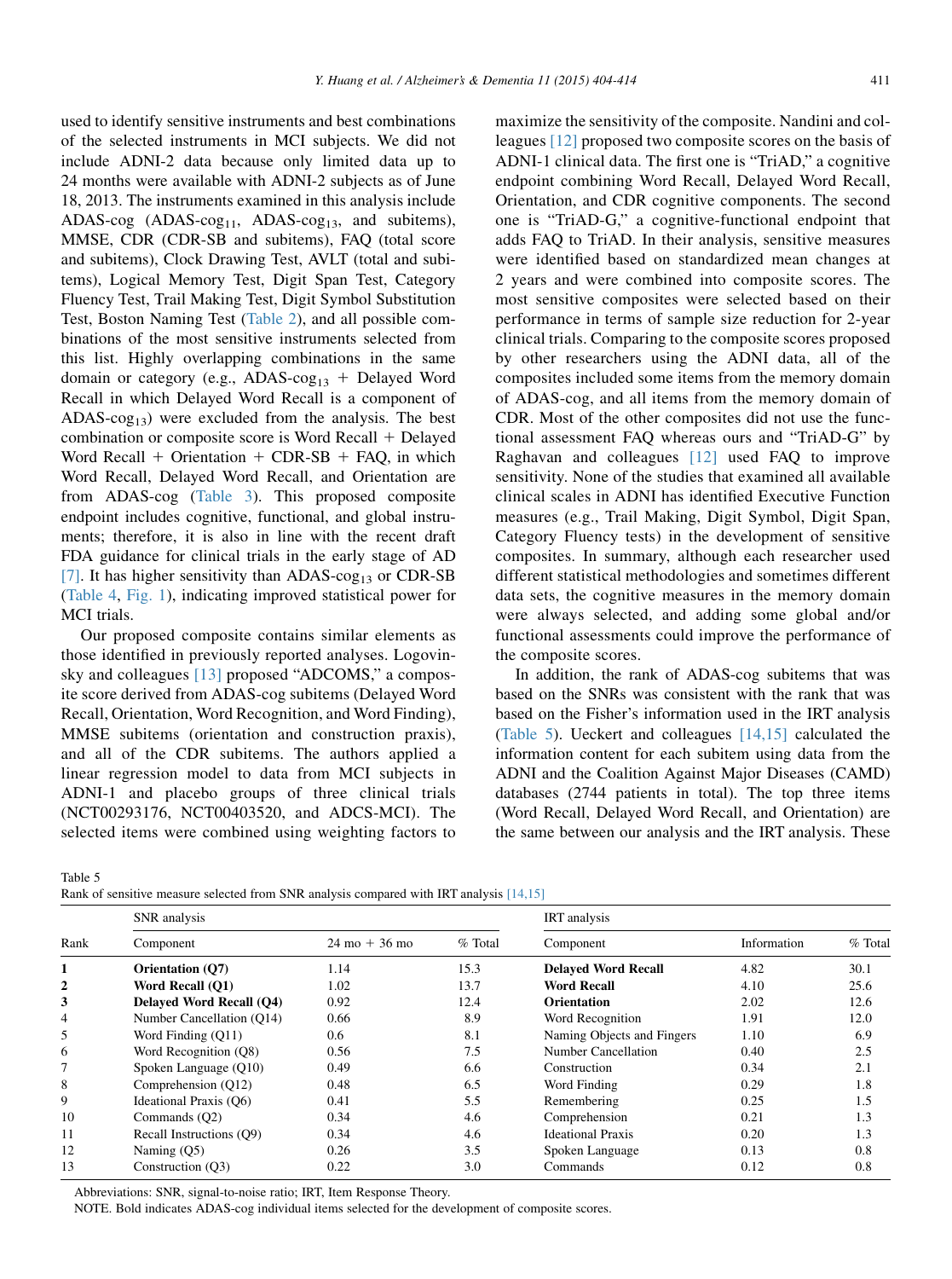consistent results indicate that the selected cognitive items (Word Recall, Delayed Word Recall, and Orientation) could be the most sensitive items from ADAS-cog and would be the best candidates among the ADAS-cog subitems for constructing composite endpoints.

Biomarkers have been playing an important role in AD drug development. Dubois and colleagues [\[20,21\]](#page-10-0) proposed a revision of the diagnosis of AD on the basis of the recent advance of technology and understanding of pathology, widening the range of its categories to encompass predementia and dementia phases. The new criteria include at least one "abnormal" biomarker among structural neuroimaging with magnetic resonance imaging, molecular neuroimaging with positron emission tomography, and CSF analysis of  $\overrightarrow{AB}$  or tau proteins. Some other researchers have examined the subpopulation enriched by baseline CSF  $\mathbf{A}\mathbf{\beta}_{1-42}$  in their composite score analysis [\[12\]](#page-10-0). We examined three subpopulations with amyloid burden measured by CSF  $\mathbf{A}\beta_{1-42}$ , low hippocampal volume, and positive APOE ε4 status, respectively. The sensitive measures found in the enriched populations were consistent with the MCI population, and the same composite score was identified for the overall and enriched populations. The SNR values were higher in the enriched populations than the overall population, suggesting that an enrichment strategy may further improve the statistical power in clinical trials.

Among different types of composite endpoints (e.g., patient-level total score, index score derived from multiple item scores, and time to first event derived from multiple categories of events), our analysis was about the development of a total score from multiple items. In addition to our method, there are several other analytical approaches for constructing total scores as composite endpoints. The partial least squares (PLS) regression used by Logovinsky and colleagues [\[13\]](#page-10-0) is one of them, in which a linear regression model was used to identify and combine sensitive measures. Rasch Measurement Theory (RMT) used in Hobart and colleagues [\[22\]](#page-10-0) and IRT used in Ueckert and colleagues [\[14,15\]](#page-10-0) can generate information-based ratings for individual items according to their responsiveness in the population. Our analysis found consistent results as those based on IRT [\(Table 5\)](#page-7-0). Partitioning trees (e.g., Llano and colleagues [\[23\]\)](#page-10-0) and other machine learning models may be used to generate composite scores for discriminating between populations.

There are in general two types of strategies to improve the sensitivity of a composite score: finding more optimal weights for the individual items or adding more content (or items) to broaden the scope of domain coverage. Our work was essentially an extension of the latter. Not only did we add sensitive scales, we also eliminated the items that were just adding noise. Although some other researchers have attempted to develop more sensitive composite scores using weighting factors (e.g., model coefficients) derived from the data set used in the analysis [\[13\],](#page-10-0) our goal at this point was to develop a sensitive measure in a clinical trial setting that is easy to use and standardize; therefore, data-driven weighing systems were not considered. As described in the Methods, the sensitive measures for the development of composite scores were selected simply based on sensitivity at various time points during the course of the disease, and our analysis was not dependent on parametric models, which makes the developed composite score less prone to assumption errors or bias. In addition, we applied a simple sum to the components of the composite score because data-dependent weighting factors may require more data sets to test their reliability before standardizing the composite score for clinical use. Therefore, our derived composite that was based on a simple sum of existing instruments may be a better choice for clinical trial endpoints because a simple sum is easy to standardize and implement across studies and to explain and interpret for clinicians.

There are some limitations of and potential improvements to our analysis. Firstly, although ADNI is a quality study and its population is close to those who would be enrolled into clinical trials, it is an observational study without treatment intervention; therefore, the generalizability of the proposed composite endpoint, including its underlying assumptions for testing hypothetical treatment effects, has yet to be determined in real clinical trials. Secondly, our search for sensitive measures was restricted to the clinical assessments administered in ADNI. Other clinical measures or different versions of the same measures that were not used by ADNI may have great sensitivity to disease progression in the MCI, especially in an epidemiologically selected real-life population. Analyzing data sets with a larger pool of sensitive assessments may result in even more sensitive composite scores. Lastly, the nominal visit time and the actual visit time in ADNI did not always coincide with each other. We have used the nominal visits in the ADNI data sets because most subjects had their actual visits occur near the times that were close to the nominal visit times. For the nominal visits at 12, 24, and 36 months, the actual visit time from baseline had an interquartile range of 11.9– 12.2 months, 23.9–24.5 months, and 35.9–36.6 months, respectively. However, there were some subjects whose actual visit times deviated from the nominal visit times. The actual visit time from baseline for the nominal 12-, 24-, and 36-month visits ranged from 11.0–23.9 months, 21.4–36.4 months, and 29.7–54.1 months, respectively. Refinement of the analysis using the actual visit times may improve the accuracy in modeling the disease progression over time and can be explored in future research. Another future research direction can be the assessment of validity and reliability of the proposed composite measure. Our analysis focused on the identification of sensitive measures and development of more sensitive composites. However, validity is also an important aspect of any measure and needs careful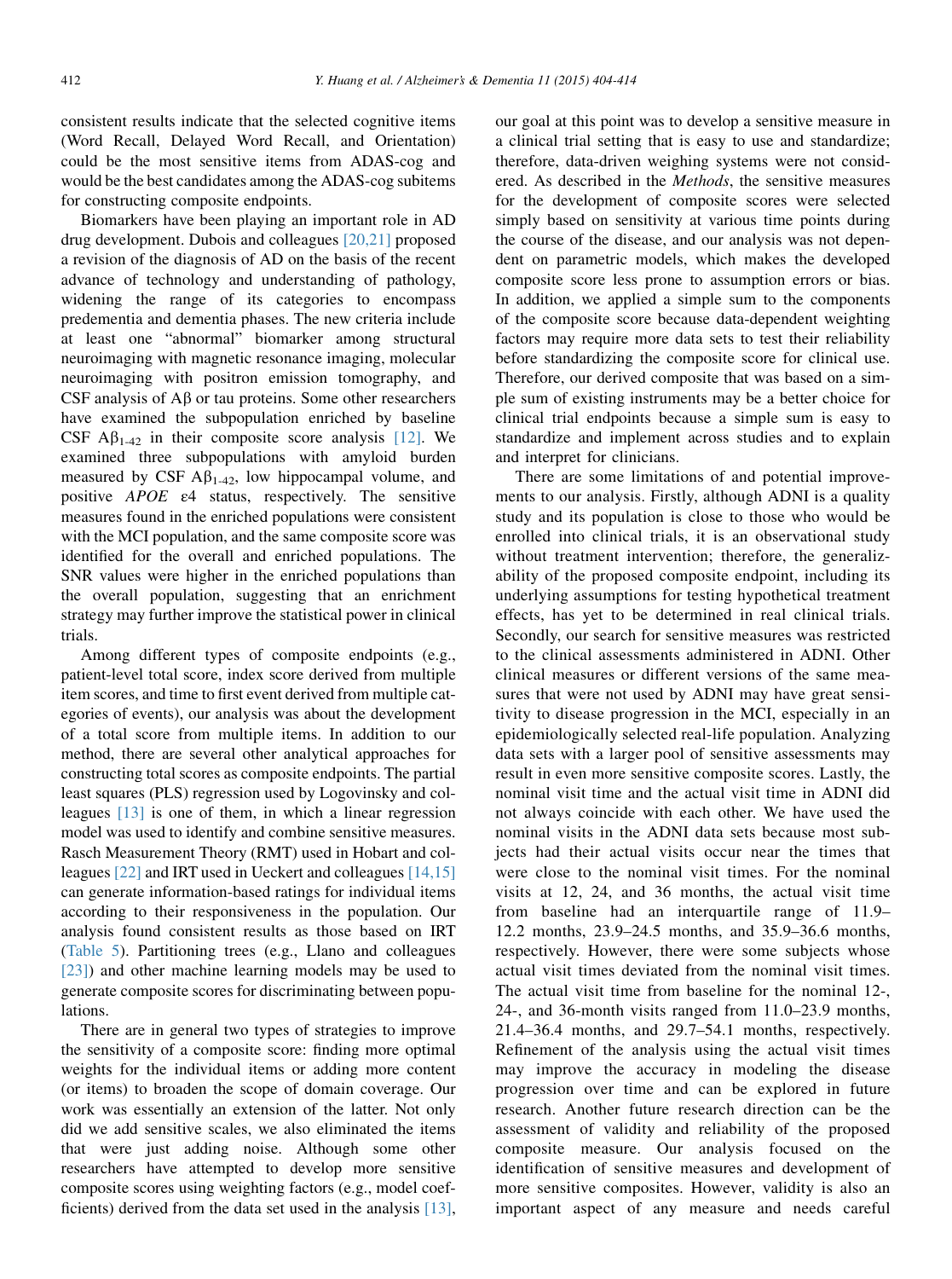<span id="page-9-0"></span>theoretical considerations and comprehensive data analyses. Validity and reliability of this sensitive composite endpoint may be assessed when more data are available (e.g., when the ADNI-2 data are more mature, or some clinical trial data are available).

# 5. Conclusion

A simple composite score is derived from the existing clinical endpoints that have been widely used in mild to moderate AD clinical studies. The derived composite score is sensitive to disease progression in the MCI population and to detecting hypothetical disease-modifying treatment effects tested in MCI trials, and it is easy to use and standardize across studies. The components of the composite overlap with those identified in previously proposed composite scores as well as the IRT analysis.

#### Acknowledgments

The authors acknowledge members of the AD clinical development team at Pfizer for their valuable input.

Data used in preparation of this article were obtained from the ADNI database ([adni.loni.ucla.edu](http://adni.loni.ucla.edu)). As such, the investigators within the ADNI contributed to the design and implementation of ADNI and/or provided data but did not participate in the analysis or writing of this report. A complete listing of ADNI investigators can be found at [http://](http://adni.loni.ucla.edu/wp-content/uploads/how_to_apply/ADNI_Acknowledgement_List.pdf) [adni.loni.ucla.edu/wp-content/uploads/how\\_to\\_apply/ADNI\\_](http://adni.loni.ucla.edu/wp-content/uploads/how_to_apply/ADNI_Acknowledgement_List.pdf) [Acknowledgement\\_List.pdf](http://adni.loni.ucla.edu/wp-content/uploads/how_to_apply/ADNI_Acknowledgement_List.pdf)

Data collection and sharing for this project was funded by ADNI (National Institutes of Health Grant U01 AG024904). ADNI is funded by the NIA, the National Institute of Biomedical Imaging and Bioengineering, and through generous contributions from the following: Alzheimer's Association; Alzheimer's Drug Discovery Foundation; BioClinica, Inc.; Biogen Idec, Inc.; Bristol-Myers Squibb Company; Eisai, Inc.; Elan Pharmaceuticals, Inc.; Eli Lilly and Company; F. Hoffmann-La Roche, Ltd., and its affiliated company Genentech, Inc.; GE Healthcare; Innogenetics, N.V.; IXICO, Ltd.; Janssen Alzheimer Immunotherapy Research & Development, LLC; Johnson & Johnson Pharmaceutical Research & Development, LLC; Medpace, Inc.; Merck & Co., Inc.; Meso Scale Diagnostics, LLC; NeuroRx Research; Novartis Pharmaceuticals Corporation; Pfizer, Inc.; Piramal Imaging; Servier; Synarc, Inc.; and Takeda Pharmaceutical Company. The Canadian Institutes of Health Research provides funds to support ADNI clinical sites in Canada. Private sector contributions are facilitated by the Foundation for the National Institutes of Health ([www.fnih.org\)](http://www.fnih.org). The grantee organization is the Northern California Institute for Research and Education, and the study is coordinated by the Alzheimer's Disease Cooperative Study at the University of California–San Diego. ADNI data are disseminated by the Laboratory for NeuroImaging at the University of California–Los Angeles.

This research was also supported by NIH grants P30 AG010129 and K01 AG030514.

# RESEARCH IN CONTEXT

- 1. Systematic review: The authors identified and evaluated the scientific question and relevant knowledge through channels including participation in AD working initiatives (e.g., CAMD AD), interaction with health regulators, and literature review using online sources (e.g., PubMed). The accumulated knowledge indicated a great need for a reliable and sensitive clinical endpoint for the MCI or early AD trials.
- 2. Interpretation: We proposed a composite score derived from the existing clinical endpoints that demonstrated higher sensitivity in the MCI population, and it is easy to implement and standardize across studies.
- 3. Future directions: The proposed composite score can be used as a clinical endpoint to design more efficient MCI trials to screen potential disease-modifying treatments for early signs of efficacy. Validation of this composite score may be conducted when the ADNI-2 data are more mature or some clinical trial data are available.

#### References

- [1] [Alzheimer's Disease Facts and Figures. Alzheimer's & Dementia](http://refhub.elsevier.com/S1552-5260(14)00114-9/sref1) [2013;9:208–45](http://refhub.elsevier.com/S1552-5260(14)00114-9/sref1).
- [2] [Jack CR, Albert MS, Knopman DS, McKhann GM, Sperling RA,](http://refhub.elsevier.com/S1552-5260(14)00114-9/sref2) Carrillo MC, et al. Introduction to the recommendations from the National [Institute on Aging–Alzheimer's Association workgroups on diagnostic](http://refhub.elsevier.com/S1552-5260(14)00114-9/sref2) [guidelines for Alzheimer's disease. Alzheimers Dement 2011;7:257–62](http://refhub.elsevier.com/S1552-5260(14)00114-9/sref2).
- [3] [McKhann GM, Knopman DS, Chertkow H, Hyman BT, Jack CR,](http://refhub.elsevier.com/S1552-5260(14)00114-9/sref3) [Kawas CH, et al. The diagnosis of dementia due to Alzheimer's](http://refhub.elsevier.com/S1552-5260(14)00114-9/sref3) [disease: Recommendations from the National Institute on Aging–](http://refhub.elsevier.com/S1552-5260(14)00114-9/sref3) [Alzheimer's Association workgroups on diagnostic guidelines for](http://refhub.elsevier.com/S1552-5260(14)00114-9/sref3) [Alzheimer's disease. Alzheimers Dement 2011;7:263–9](http://refhub.elsevier.com/S1552-5260(14)00114-9/sref3).
- [4] [Albert MS, DeKosky ST, Dickson D, Dubois B, Feldman HH, Fox N,](http://refhub.elsevier.com/S1552-5260(14)00114-9/sref4) [et al. The diagnosis of mild cognitive impairment due to Alzheimer's](http://refhub.elsevier.com/S1552-5260(14)00114-9/sref4) [disease: Recommendations from the National Institute on Aging](http://refhub.elsevier.com/S1552-5260(14)00114-9/sref4) [Alzheimer's Association workgroups on diagnostic guidelines for](http://refhub.elsevier.com/S1552-5260(14)00114-9/sref4) [Alzheimer's disease. Alzheimers Dement 2011;7:270–9](http://refhub.elsevier.com/S1552-5260(14)00114-9/sref4).
- [5] [Sperling RA, Aisen PS, Beckett LA, Bennett DA, Craft S, Fagan AM,](http://refhub.elsevier.com/S1552-5260(14)00114-9/sref5) [et al. Toward defining the preclinical stages of Alzheimer's disease:](http://refhub.elsevier.com/S1552-5260(14)00114-9/sref5) [Recommendations from the National Institute on Aging–Alzheimer's](http://refhub.elsevier.com/S1552-5260(14)00114-9/sref5) [Association workgroups on diagnostic guidelines for Alzheimer's dis](http://refhub.elsevier.com/S1552-5260(14)00114-9/sref5)[ease. Alzheimers Dement 2011;7:280–92.](http://refhub.elsevier.com/S1552-5260(14)00114-9/sref5)
- [6] [Sperling RA, Jack CR, Aisen PS. Testing the right target and right drug](http://refhub.elsevier.com/S1552-5260(14)00114-9/sref6) [at the right stage. Sci Transl Med 2011;3:1–5.](http://refhub.elsevier.com/S1552-5260(14)00114-9/sref6)
- [7] [FDA Guidance for Industry. Alzheimer's disease: Developing drugs](http://refhub.elsevier.com/S1552-5260(14)00114-9/sref7) [for the treatment of early stage disease. Washington, DC: U.S. Food](http://refhub.elsevier.com/S1552-5260(14)00114-9/sref7) [and Drug Administration; 2013](http://refhub.elsevier.com/S1552-5260(14)00114-9/sref7).